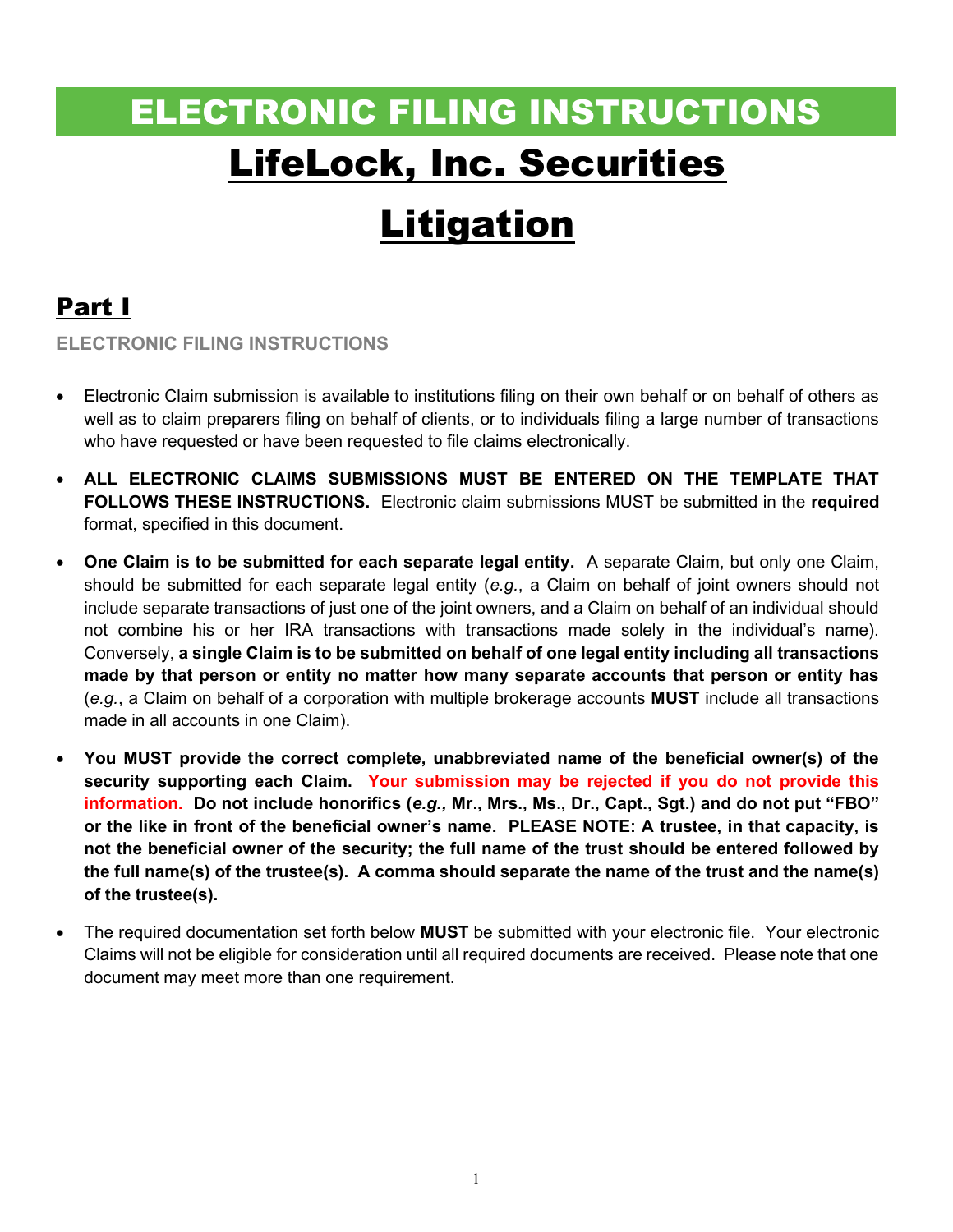#### 1. ONE SIGNED PROOF OF CLAIM AND RELEASE

- You MUST complete the Claimant Information Page, (Part I, page 4) and Release of Claims and Signature (page 11) of a single Proof of Claim and Release Form ("Claim Form"), which will serve as an "umbrella" or "master" claim form for all Claims in your electronic file.
- The Claim Form MUST be signed by an authorized signatory who is listed on your signature verification document and state the capacity (job title) of the signatory.
- If you are filing on behalf of multiple beneficial owners, use the term "Various Beneficial Owners" for the beneficial owners' names. However, as noted above, the correct complete unabbreviated name of each beneficial owner (without honorifics) MUST be provided for each Claim in your electronic Claim submission.

#### 2. SIGNATURE VERIFICATION DOCUMENT

- If you are an institution filing on your own behalf or on behalf of other beneficial owners or a claim preparer filing on behalf of beneficial owners, you **MUST** provide a document verifying that the individual who signs the Claim Form and any supplemental documents is authorized to sign on your behalf. Some common types of documents that fulfill this requirement include the following (this list is not exclusive and non-US entities may have different documents that fulfill this requirement. If you are a non-US entity, you MUST submit an equivalent document):
	- Copy of filer's By-Laws, including signature page(s)
	- Copy of filer's Corporate Resolution, including signature page(s)
	- Notarized Affidavit signed by an officer of the filing institution or company clearly granting a specific individual(s) authorization or confirming his/her authority to sign on behalf of his/her institution or company.

#### 3. DATA VERIFICATION DOCUMENT(S)

- If you are an institution filing on your own behalf or on behalf of other beneficial owners or a claim preparer filing on behalf of beneficial owners, you MUST provide a notarized affidavit or signed letter on your firm's letterhead which meets the following criteria:
	- Confirms the number of distinct Claims and transactions in your file.
	- Sets forth the source of the data for each Claim included in your file.
	- Attests to the truth and accuracy of the data for each Claim in your file.
	- Is executed by an authorized signatory who is listed on your firm's signature verification document, and specifies both the capacity and contact information of that signatory.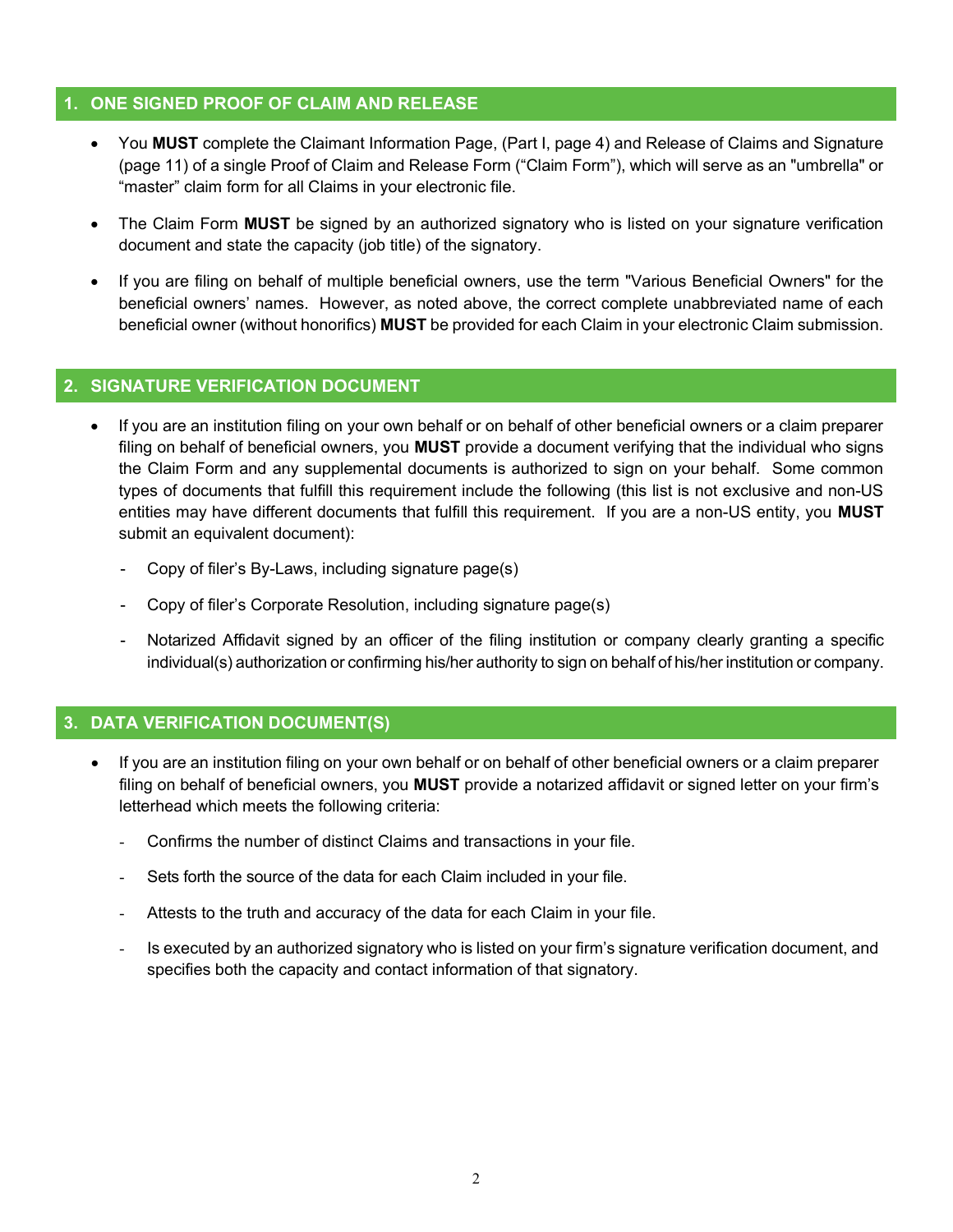#### 4. AUTHORIZATION DOCUMENT (If filing on behalf of clients or customers)

- If you are an institution or claim preparer filing on behalf of beneficial owners other than yourself, you must provide a current document verifying that you are authorized to file and sign claims on behalf of the beneficial owners of the securities. Some common types of documents that fulfill this requirement include the following (this list is not exclusive and non-US entities may have different documents that fulfill this requirement. If you are a non-US entity, you must submit an equivalent document):
	- Power of Attorney
	- Service Agreement
	- Signed/dated letter on client's company letterhead specifically granting your company authority to file/sign claims on their behalf
	- Notarized affidavit or signed letter on your company's letterhead confirming your authority to file and sign claims on behalf of each client for whom you filed a claim. It must be executed by an officer of the company who is also listed on your signature verification document and reference the capacity and contact information of the signatory.

#### 5. ADDITIONAL DOCUMENTATION (IF REQUESTED) - DATA INTEGRITY AUDIT

- Filers may be requested, as deemed appropriate by JND Legal Administration and/or Lead Counsel, to provide additional documentation to support the Claims submitted. This data integrity audit is designed to verify the overall integrity of a data file. Accordingly, you MUST provide all the requested documentation and the documentation provided MUST be independent in nature.
- Even if you provided a letter/affidavit attesting to the truth and accuracy of the data you initially submitted with your electronic file, we may ask for additional specific documentary evidence, which may include trade confirmations, complete monthly statements, or equivalent, to independently verify the details of transactions and/or holding positions. If your file is selected for a data integrity audit, you MUST provide all the requested information.

#### FAILURE TO COMPLY WITH THIS AUDIT REQUEST WILL RESULT IN THE REJECTION OF ALL CLAIMS ON YOUR ELECTRONIC SUBMISSION

Electronic files will not be deemed submitted unless JND Legal Administration sends you an email acknowledging receipt of your file. Do not assume that your file has been received until you receive this email. If you do not receive such an email within 10 days of your submission, you should contact the electronic filing department at LIFSecurities@JNDLA.com to inquire about your file and confirm it was received.